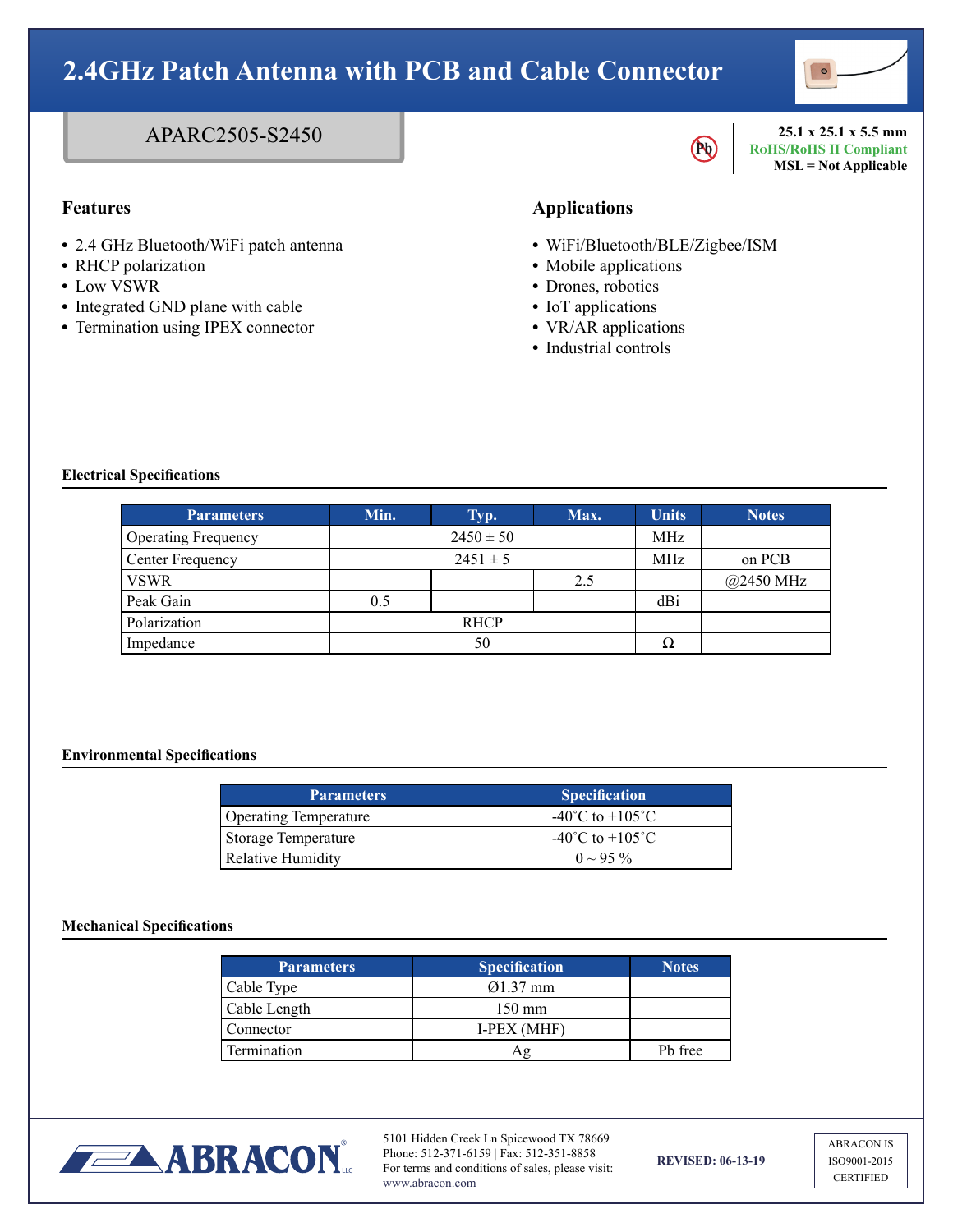

#### **Pb 25.1 x 25.1 x 5.5 mm RoHS/RoHS II Compliant MSL = Not Applicable** APARC2505-S2450

### **Product Dimensions**

24.80 2.50 24.80 25.10  $5.5$ I-PEX(MHF) Ø 1.37\*150 5.30  $0.8$ 0  $150 + 5$ 150 ±5mm 146 ±5mm I-PEX1.37\*150mm(MHF) 剝線鏡錫 œ  $\begin{array}{c}\n 0 \\
1.50 \pm 0.20 \\
2.50 \pm 0.20 \\
4.50 \pm 0.20\n\end{array}$ 145.90 150



5101 Hidden Creek Ln Spicewood TX 78669 Phone: 512-371-6159 | Fax: 512-351-8858 For terms and conditions of sales, please visit: www.abracon.com

**REVISED: 06-13-19**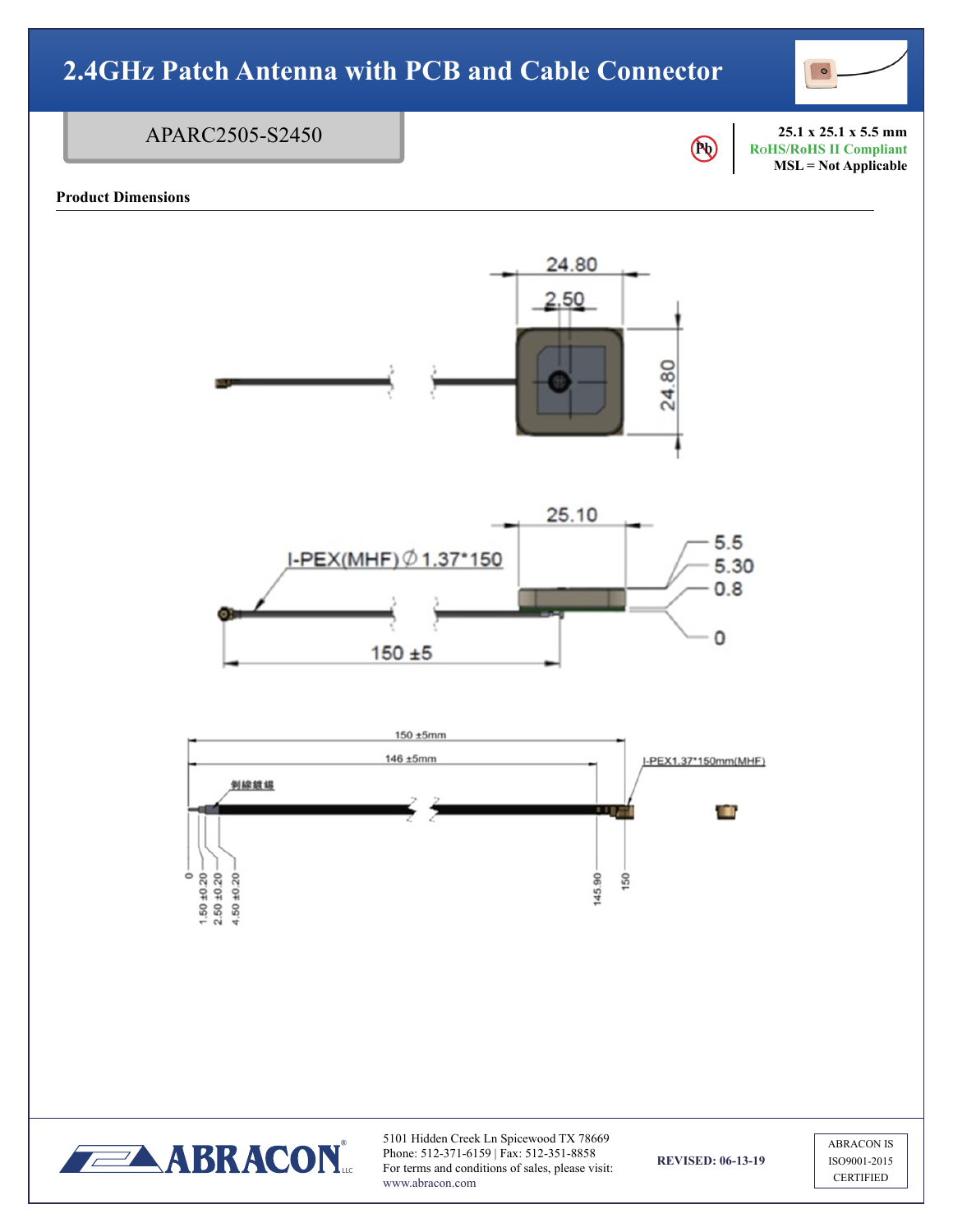## **2.4GHz Patch Antenna with PCB and Cable Connector** APARC2505-S2450 **25.1 x 25.1 x 5.5 mm**  $\bigcirc$ **RoHS/RoHS II Compliant MSL = Not Applicable PCB Dimensions**  $24.8 \pm 0.1$  $0.8 + 0.15$ ED63AB16218-010 24.8±0.

4±0.05

 $\alpha$ 

### **Tape Dimension**



 $9.9 \pm 0.05$ 

TOP

### 1.NITTO:NO.5015

2.Double-coated adhesive tape for industrial use 3.Thickness: 0.12mm

**(Unit : mm)**



5101 Hidden Creek Ln Spicewood TX 78669 Phone: 512-371-6159 | Fax: 512-351-8858 For terms and conditions of sales, please visit: www.abracon.com

**REVISED: 06-13-19**

Bottom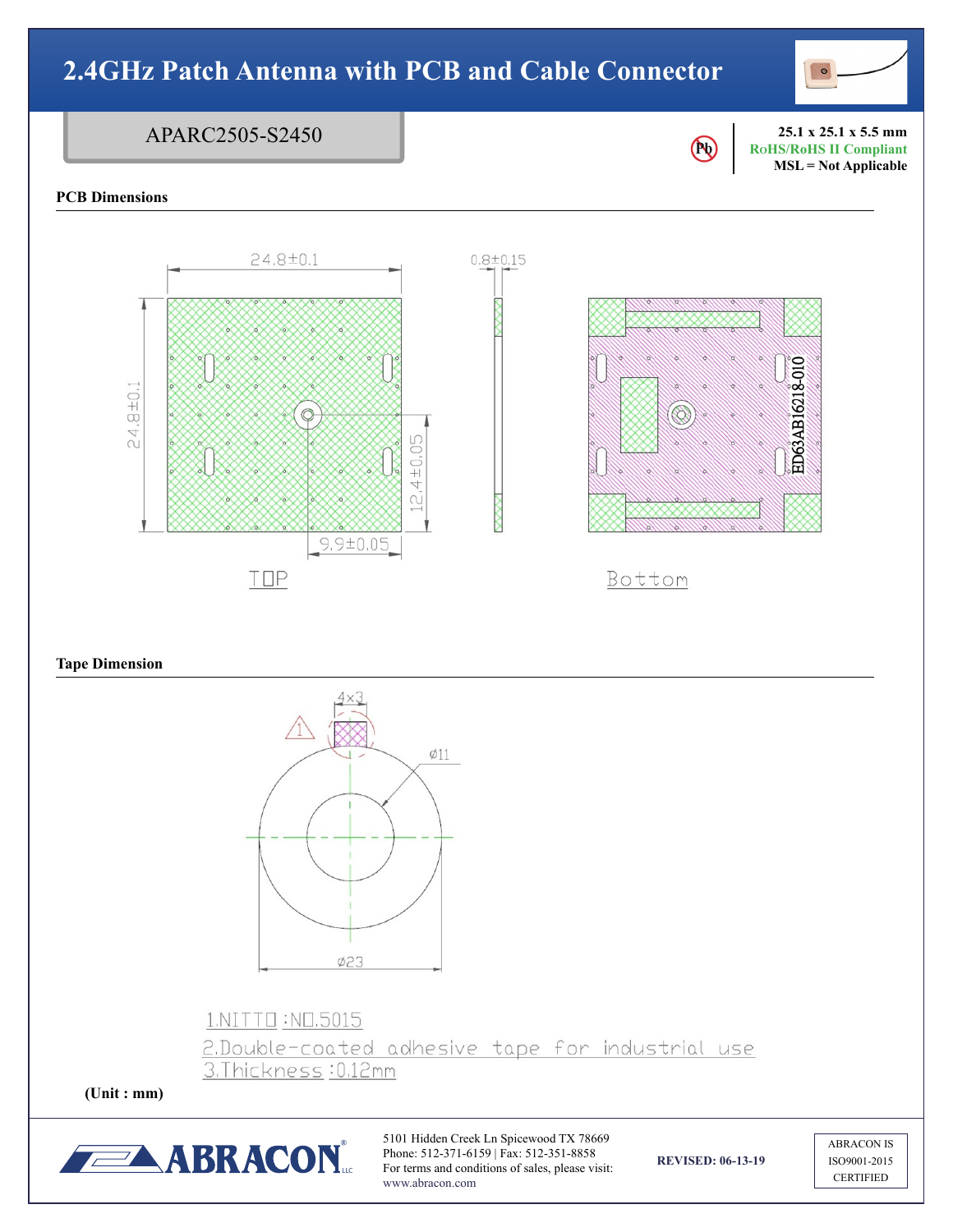### APARC2505-S2450



**25.1 x 25.1 x 5.5 mm RoHS/RoHS II Compliant MSL = Not Applicable**

### **Return Loss and Impedance Characteristics**





5101 Hidden Creek Ln Spicewood TX 78669 Phone: 512-371-6159 | Fax: 512-351-8858 For terms and conditions of sales, please visit: www.abracon.com

**REVISED: 06-13-19**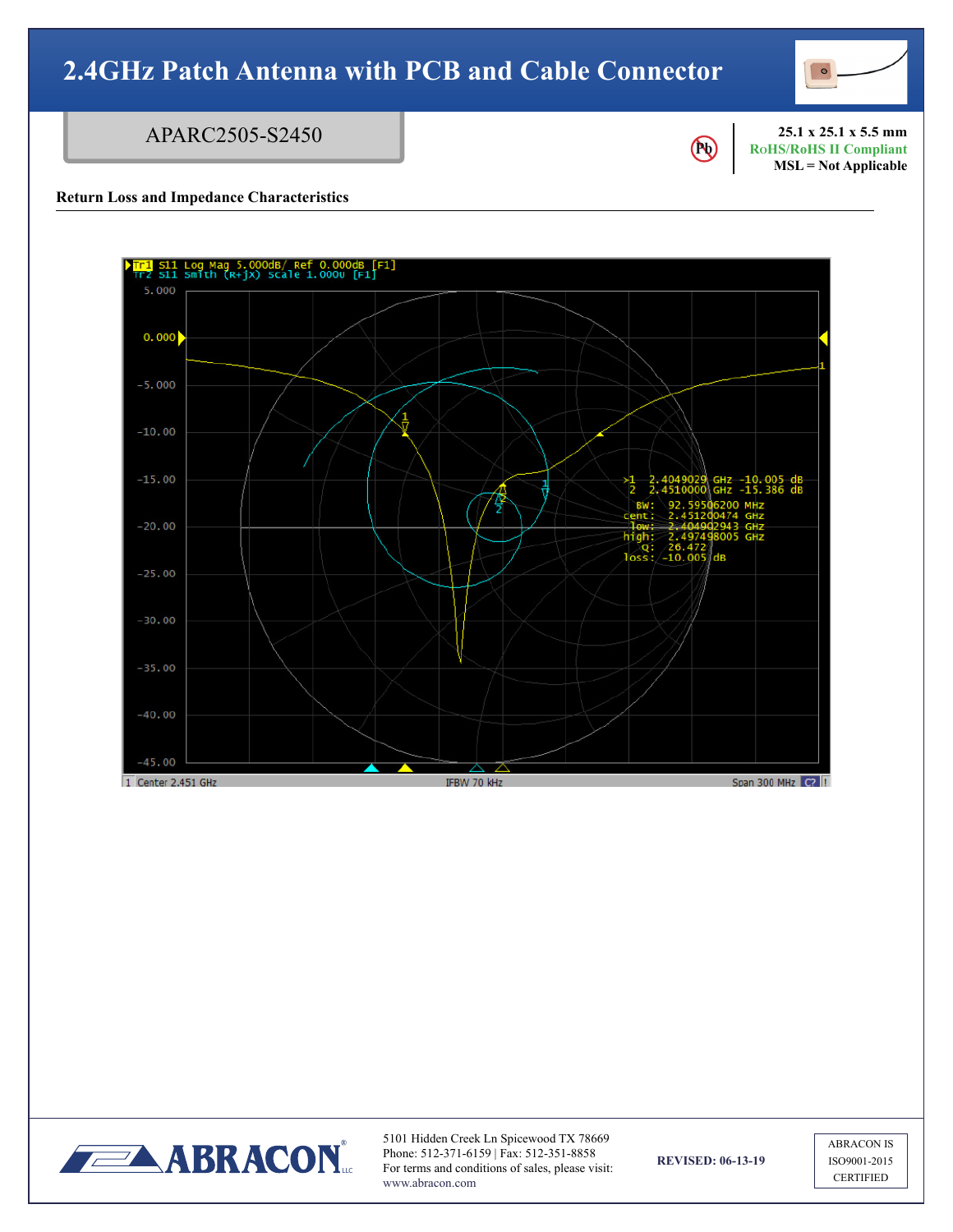

### APARC2505-S2450



s)

**25.1 x 25.1 x 5.5 mm RoHS/RoHS II Compliant MSL = Not Applicable**

### **Radiation Pattern**

**Measurement Plane**

XZ-Plane



**YZ-Plane** 





5101 Hidden Creek Ln Spicewood TX 78669 Phone: 512-371-6159 | Fax: 512-351-8858 For terms and conditions of sales, please visit: www.abracon.com

**REVISED: 06-13-19**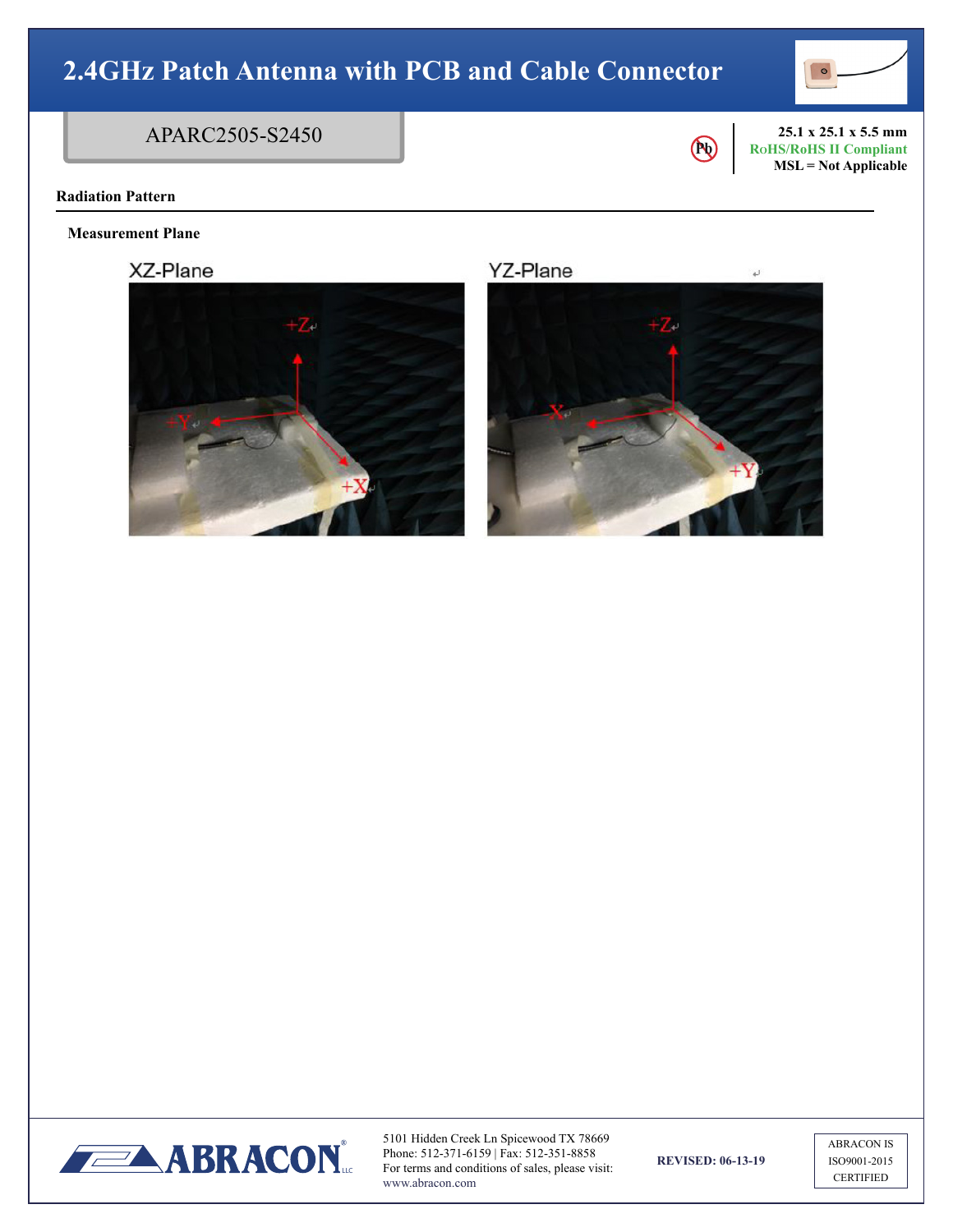### APARC2505-S2450







5101 Hidden Creek Ln Spicewood TX 78669 Phone: 512-371-6159 | Fax: 512-351-8858 For terms and conditions of sales, please visit: www.abracon.com

**REVISED: 06-13-19**

**Pb** 

**25.1 x 25.1 x 5.5 mm RoHS/RoHS II Compliant MSL = Not Applicable**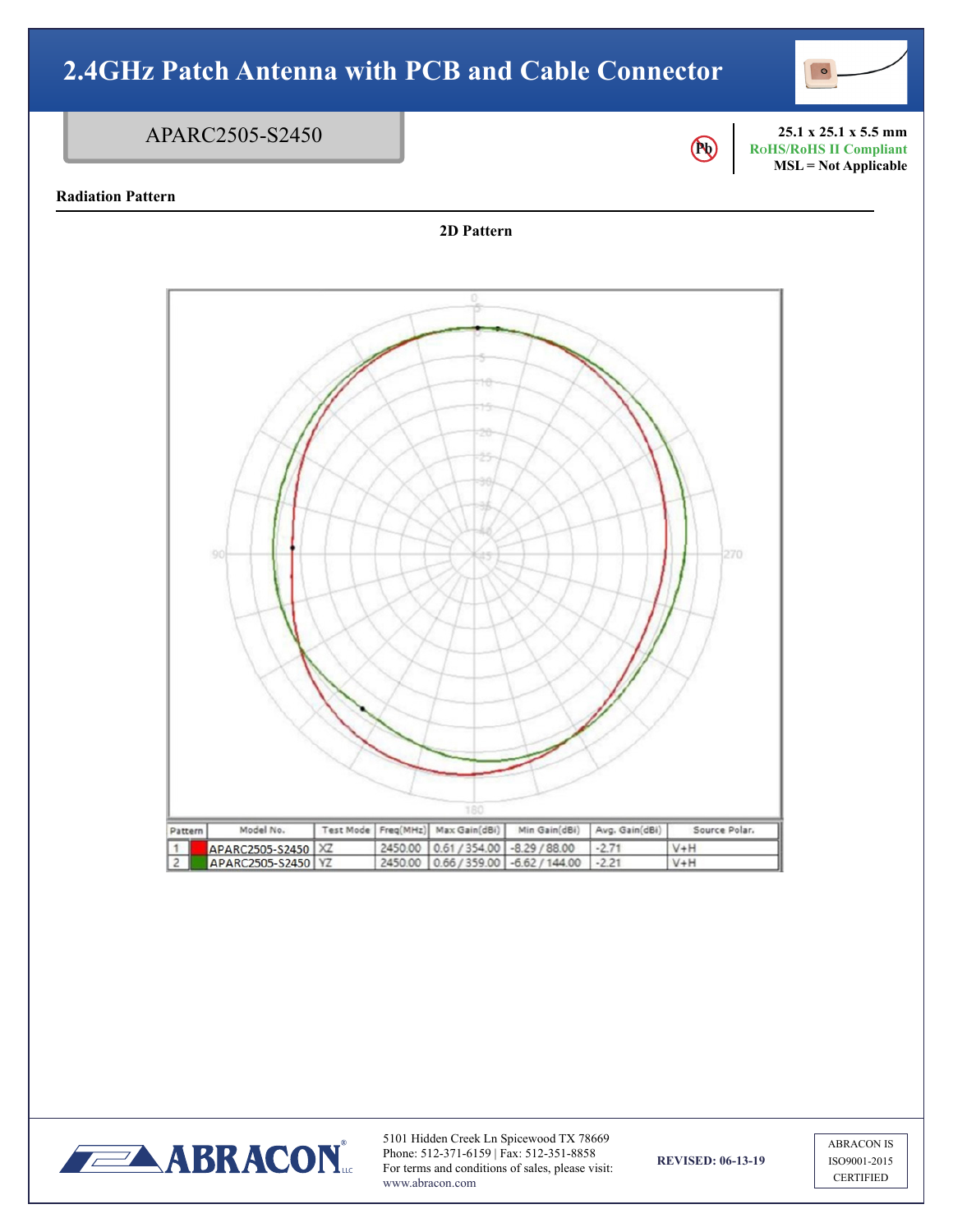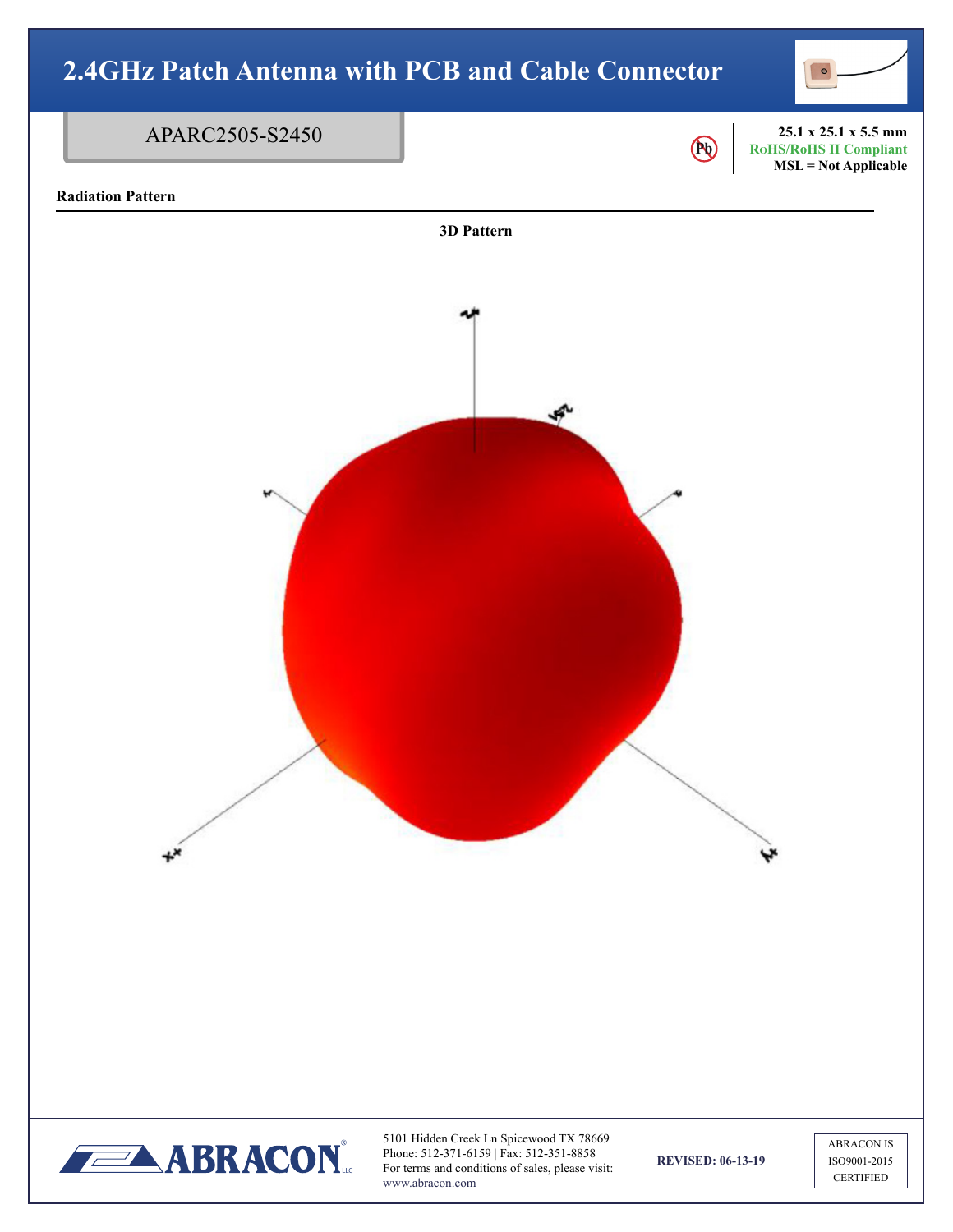

### APARC2505-S2450

## **Pb**

**25.1 x 25.1 x 5.5 mm RoHS/RoHS II Compliant MSL = Not Applicable**

### **Reliability Test**

| <b>Test Condition</b>                   | <b>Test Exposure and Duration</b>                                                                                                                                                                                                                                                                                          |  |  |
|-----------------------------------------|----------------------------------------------------------------------------------------------------------------------------------------------------------------------------------------------------------------------------------------------------------------------------------------------------------------------------|--|--|
| Low Temperature test                    | Expose the specimen to $-40^{\circ}$ C for 400 hours and then to normal tem-<br>perature/ humidity for 24 hours or more. After this test, examine its<br>appearance and functions.                                                                                                                                         |  |  |
| High-temperature test                   | Expose the specimen to $+105^{\circ}$ C for 400 hours and then to normal<br>temperature / humidity for 24 hours or more. After this test, examine its<br>appearance and functions.                                                                                                                                         |  |  |
| High-temperature/<br>high-humidity test | Subject the object to the environmental conditions of $+60^{\circ}$ C and 90-<br>95% relative humidity for 96 hours, then expose it to normal tempera-<br>ture/humidity for 24 hours or more. After this test, examine its appear-<br>ance and functions.                                                                  |  |  |
| Thermal shock test                      | Subject the object to cyclic temperature change $(-40^{\circ}$ C for 2 hours, then<br>+85°C for 2 hours) for 100 cycles, then expose to normal temperature/<br>humidity for 24 hours or more.                                                                                                                              |  |  |
| Sinusoidal vibration test               | Subject the object to vibrations of 5 to 200 to 5Hz swept in 10 minutes,<br>4.5G at maximum (2 mm amplitude), in X and Y directions for two<br>hours each and in Z direction for four hours. After this test, examine its<br>appearance functions.                                                                         |  |  |
| Vibration test in packaged<br>condition | Subject the object, which is packaged as illustrated, to vibrations of 15<br>to 60 to 15Hz swept in 6 minutes, 4G at maximum (2mm amplitude at<br>maximum), applied in X, Y and Z directions for two hours each, i.e. six<br>hours in total. After this test, examine its appearance and functions.                        |  |  |
| Free fall test in packaged<br>condition | Drop the object, which is packaged as illustrated, to a concrete surface<br>from the height of 90 cm, on one comer, three edges and six faces once<br>each, i.e. 10 times in total. After this test, examine its appearance and<br>functions.                                                                              |  |  |
| Soldering heat resistance<br>test       | After the lead pins of the unit are soaked in solder bath at $260 \pm 5^{\circ}$ C for<br>10 seconds, examine its appearance and functions.                                                                                                                                                                                |  |  |
| Adhesion test                           | The device is subjected to be soldered on test PCB. Then apply 0.5 Kg<br>$(5N)$ of force for 5 $\pm$ 1 second in the direction of parallel to the substrate<br>(the soldering should be done by reflow and be conducted with care so<br>that the soldering is uniform and free of defect by stress such as heat<br>shock). |  |  |



5101 Hidden Creek Ln Spicewood TX 78669 Phone: 512-371-6159 | Fax: 512-351-8858 For terms and conditions of sales, please visit: www.abracon.com

**REVISED: 06-13-19**